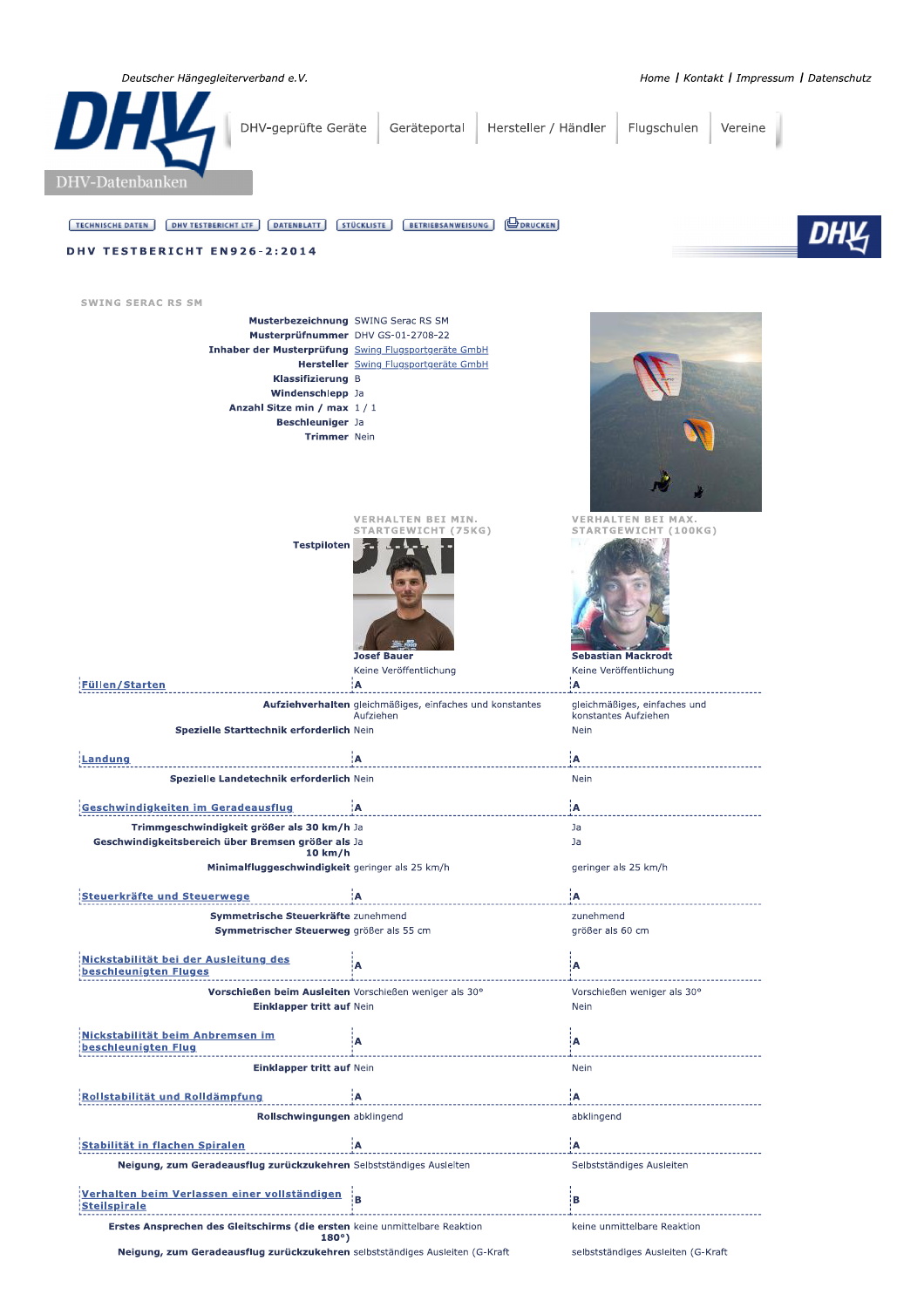|                                                                                                                               | abnehmend, Drehgeschwindigkeit<br>abnehmend)                                                                               | abnehmend, Drehgeschwindigkeit<br>abnehmend)                                                        |
|-------------------------------------------------------------------------------------------------------------------------------|----------------------------------------------------------------------------------------------------------------------------|-----------------------------------------------------------------------------------------------------|
| Drehwinkel, um zum Normalflug zurückzukehren 720° bis 1080°, selbstständige Rückkehr in                                       | den Normalflug                                                                                                             | 720° bis 1080°, selbstständige Rückkehr<br>in den Normalflug                                        |
| <u>Symmetrischer Frontklapper etwa 30%</u><br>lügeltiefe                                                                      | A                                                                                                                          | ïΑ                                                                                                  |
|                                                                                                                               | Einleitung Abkippen nach hinten weniger als 45°                                                                            | Abkippen nach hinten weniger als 45°                                                                |
|                                                                                                                               | Ausleitung selbstständig in weniger als 3 s                                                                                | selbstständig in weniger als 3 s                                                                    |
| Vorschießen beim Ausleiten Vorschießen 0° bis 30°                                                                             |                                                                                                                            | Vorschießen 0° bis 30°                                                                              |
| Wegdrehverhalten behält den Kurs bei                                                                                          |                                                                                                                            | behält den Kurs bei                                                                                 |
| Kaskade tritt auf Nein<br>Faltleinen wurden benutzt Nein                                                                      |                                                                                                                            | Nein<br>Nein                                                                                        |
|                                                                                                                               |                                                                                                                            |                                                                                                     |
| <b>Symmetrischer Frontklapper mindestens 50%</b><br>Flügeltiefe                                                               |                                                                                                                            | įΑ                                                                                                  |
|                                                                                                                               | Einleitung Abkippen nach hinten weniger als 45°                                                                            | Abkippen nach hinten weniger als 45°                                                                |
|                                                                                                                               | Ausleitung selbstständig in weniger als 3 s                                                                                | selbstständig in weniger als 3 s                                                                    |
| Vorschießen beim Ausleiten Vorschießen 0° bis 30°<br>Wegdrehverhalten behält den Kurs bei                                     |                                                                                                                            | Vorschießen 0° bis 30°<br>behält den Kurs bei                                                       |
| Kaskade tritt auf Nein                                                                                                        |                                                                                                                            | Nein                                                                                                |
| Faltleinen wurden benutzt Nein                                                                                                |                                                                                                                            | Nein                                                                                                |
|                                                                                                                               |                                                                                                                            |                                                                                                     |
| <b>Symmetrischer Frontklapper im</b><br>beschleunigten Flug mindestens 50%<br><b>Flügeltiefe</b>                              | A                                                                                                                          | Α                                                                                                   |
|                                                                                                                               | Einleitung Abkippen nach hinten weniger als 45°                                                                            | Abkippen nach hinten weniger als 45°                                                                |
|                                                                                                                               | Ausleitung selbstständig in weniger als 3 s                                                                                | selbstständig in weniger als 3 s                                                                    |
| Vorschießen beim Ausleiten Vorschießen 0° bis 30°                                                                             |                                                                                                                            | Vorschießen 0° bis 30°                                                                              |
| Wegdrehverhalten behält den Kurs bei<br>Kaskade tritt auf Nein                                                                |                                                                                                                            | dreht weniger als 90° weg<br>Nein                                                                   |
| Faltleinen wurden benutzt Nein                                                                                                |                                                                                                                            | Nein                                                                                                |
|                                                                                                                               |                                                                                                                            |                                                                                                     |
| <b>Ausleitung des Sackfluges</b>                                                                                              | Α                                                                                                                          | ¦B                                                                                                  |
| Sackflug kann eingeleitet werden Ja                                                                                           |                                                                                                                            | Ja                                                                                                  |
| Vorschießen beim Ausleiten Vorschießen 0° bis 30°                                                                             | Ausleitung selbstständig in weniger als 3 s                                                                                | selbstständig in weniger als 3 s<br>Vorschießen 30° bis 60°                                         |
|                                                                                                                               | Wegdrehverhalten dreht weniger als 45° weg                                                                                 | dreht weniger als 45° weg                                                                           |
| Kaskade tritt auf Nein                                                                                                        |                                                                                                                            | Nein                                                                                                |
| <u>Rückkehr in den Normalflug aus großen</u><br>าstellwinkeln                                                                 | А                                                                                                                          | Α                                                                                                   |
|                                                                                                                               |                                                                                                                            |                                                                                                     |
|                                                                                                                               |                                                                                                                            |                                                                                                     |
| Kaskade tritt auf Nein                                                                                                        | Ausleitung selbstständig in weniger als 3 s                                                                                | selbstständig in weniger als 3 s<br>Nein                                                            |
|                                                                                                                               |                                                                                                                            |                                                                                                     |
| Ausleitung eines gehaltenen Fullstalls                                                                                        | A                                                                                                                          | Α                                                                                                   |
| Vorschießen beim Ausleiten Vorschießen 0° bis 30°                                                                             |                                                                                                                            | Vorschießen 0° bis 30°                                                                              |
| Kaskade tritt auf (andere als Klapper) Nein                                                                                   | <b>Klapper</b> kein Einklappen                                                                                             | kein Einklappen<br>Nein                                                                             |
| Abkippen nach hinten beim Einleiten kleiner als 45°                                                                           |                                                                                                                            | kleiner als 45°                                                                                     |
|                                                                                                                               | Leinenspannung die meisten Leinen gespannt                                                                                 | die meisten Leinen gespannt                                                                         |
|                                                                                                                               | ۱A                                                                                                                         |                                                                                                     |
| <u>Kleiner einseitiger Klapper</u>                                                                                            |                                                                                                                            | ¦A<br>kleiner als 90°                                                                               |
| Wegdrehen bis zur Wiederöffnung kleiner als 90°<br>Maximaler Vorschieß- oder Rollwinkel Vorschieß- oder Rollwinkel 0° bis 15° |                                                                                                                            | Vorschieß- oder Rollwinkel 15° bis 45°                                                              |
|                                                                                                                               | Wiederöffnungsverhalten selbstständige Wiederöffnung                                                                       | selbstständige Wiederöffnung                                                                        |
| Wegdrehen insgesamt kleiner als 360°                                                                                          |                                                                                                                            | kleiner als 360°                                                                                    |
|                                                                                                                               | Gegenklapper tritt auf Nein (oder nur eine kleine Anzahl von<br>eingeklappten Zellen mit selbstständiger<br>Wiederöffnung) | Nein (oder nur eine kleine Anzahl von<br>eingeklappten Zellen mit selbstständiger<br>Wiederöffnung) |
| Eindrehen tritt auf Nein                                                                                                      |                                                                                                                            | Nein                                                                                                |
| Kaskade tritt auf Nein<br><b>Faltleinen wurden benutzt Nein</b>                                                               |                                                                                                                            | Nein<br>Nein                                                                                        |
| Großer einseitiger Klapper                                                                                                    | ١В                                                                                                                         | ¦B                                                                                                  |
| Wegdrehen bis zur Wiederöffnung 90° bis 180°                                                                                  |                                                                                                                            | 90° bis 180°                                                                                        |
| Maximaler Vorschieß- oder Rollwinkel Vorschieß- oder Rollwinkel 15° bis 45°                                                   |                                                                                                                            | Vorschieß- oder Rollwinkel 15° bis 45°                                                              |
|                                                                                                                               | Wiederöffnungsverhalten selbstständige Wiederöffnung                                                                       | selbstständige Wiederöffnung                                                                        |
| Wegdrehen insgesamt kleiner als 360°                                                                                          | Gegenklapper tritt auf Nein (oder nur eine kleine Anzahl von                                                               | kleiner als 360°<br>Nein (oder nur eine kleine Anzahl von                                           |
|                                                                                                                               | eingeklappten Zellen mit selbstständiger                                                                                   | eingeklappten Zellen mit selbstständiger                                                            |
|                                                                                                                               | Wiederöffnung)                                                                                                             | Wiederöffnung)                                                                                      |
| Eindrehen tritt auf Nein<br>Kaskade tritt auf Nein                                                                            |                                                                                                                            | Nein<br>Nein                                                                                        |
| Faltleinen wurden benutzt Nein                                                                                                |                                                                                                                            | Nein                                                                                                |
|                                                                                                                               |                                                                                                                            |                                                                                                     |
| Kleiner einseitiger Klapper im beschleunigten<br>Flug                                                                         | A                                                                                                                          | ίA                                                                                                  |
| Wegdrehen bis zur Wiederöffnung kleiner als 90°                                                                               |                                                                                                                            | kleiner als 90°                                                                                     |
| Maximaler Vorschieß- oder Rollwinkel Vorschieß- oder Rollwinkel 0° bis 15°                                                    |                                                                                                                            | Vorschieß- oder Rollwinkel 15° bis 45°                                                              |
|                                                                                                                               | Wiederöffnungsverhalten selbstständige Wiederöffnung                                                                       | selbstständige Wiederöffnung                                                                        |
| Wegdrehen insgesamt kleiner als 360°                                                                                          | Gegenklapper tritt auf Nein (oder nur eine kleine Anzahl von                                                               | kleiner als 360°<br>Nein (oder nur eine kleine Anzahl von                                           |